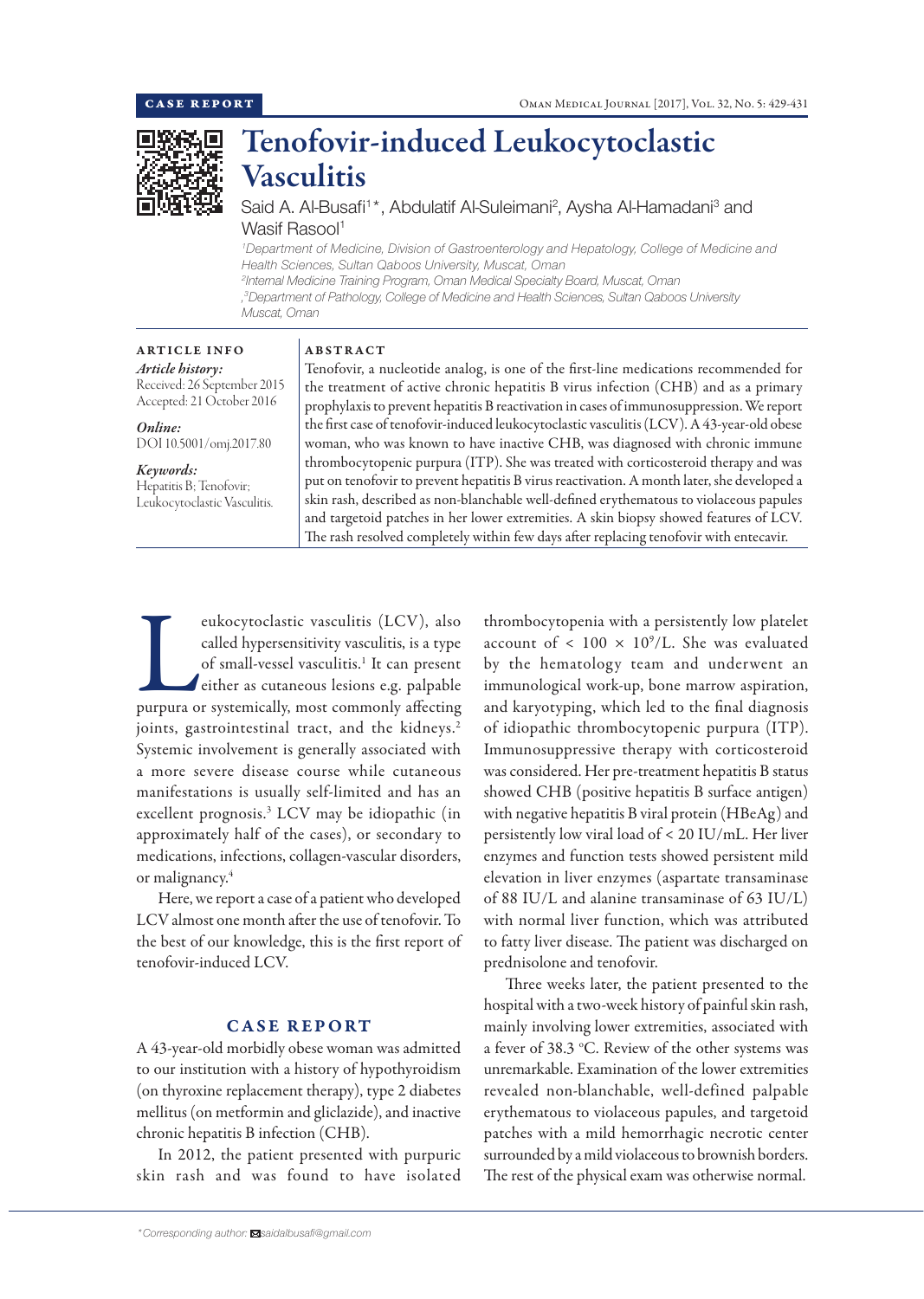

Figure 1: Hematoxylin and eosin stained skin biopsy showing epidermis and dermis with periadnexal and interstitial inflammatory cell infiltrate (red arrows), magnification =  $5 \times$ .

The initial impression was minor erythema multiforme-drug induced versus LCV with superadded infection. The patient was admitted to the hospital and started on intravenous cefuroxime because of the possibility of cellulitis. Blood workup showed mild neutrophilic leukocytosis, normal eosinophilia and platelets count. Her erythrocyte sedimentation rate (ESR) was high (60 mm/hr) and urinalysis and microscopy were within normal limits. She was seen and evaluated by the dermatologist and a skin biopsy was taken. The skin histopathology revealed findings suggestive of LCV [Figures 1 and 2]. Therefore, a diagnosis of LCV skin rash, which was most likely tenofovir-induced, was made. She was treated with a topical steroid cream. In addition,



Figure 2: Hematoxylin and eosin stained skin biopsy showing mixed dermal infiltrate consisting predominantly of neutrophils (red arrow), admixed with eosinophils (yellow arrow), and lymphocytes (blue arrow), magnification =  $40 \times$ .

tenofovir was stopped and replaced with entecavir. Two weeks later, the skin rash resolved completely.

### DISCUSSION

Tenofovir is a well-tolerated, reverse transcriptase inhibitor which was approved as first-line therapy for CHB and human immunodeficiency virus (HIV) infections. Its primary drug-limiting toxicity is nephrotoxicity. Dermatologic adverse reactions are reported in 10–18% of cases including maculopapular, pustular, or vesiculobullous rash. It might also cause pruritus (16%), urticaria (5–18%), and diaphoresis (3%).<sup>5</sup>

There are several case reports of tenofovirassociated skin rash. The first case of tenofovirinduced photo-allergic reaction was reported in 2012. The rash appeared 48 hours after starting tenofovir, (proven by histopathology and photo-patch test) and disappeared after stopping the medication and treatment with an oral corticosteroid.<sup>5</sup> In 2007, there was a report of nine HIV-infected patients with cutaneous reactions to tenofovir. The majority developed a maculopapular or vesicular rash, with a mean onset of 15 days. A rechallenge test was done for seven of the nine patients, and the rash characteristics were similar, including the site, in all patients.<sup>6</sup> Our patient started to develop a rash almost one week after initiation of tenofovir therapy and histopathological findings suggested LCV rash, which makes tenofovir-related skin reaction more likely. After stopping tenofovir, the rash completely resolved, which further supports the diagnosis.

LCV is defined by the following five criteria proposed by the American College of Rheumatology<sup>7</sup>: 1) age > 16 at disease onset, 2) history of taking a medication at onset that may have been a precipitating factor, 3) the presence of palpable purpura, 4) the presence of maculopapular rash, and 5) a biopsy demonstrating granulocytes around an arteriole or a venule (LCV). The presence of three or more of these five criteria was associated with a sensitivity of 71.0% and a specificity of 83.9%.8 In the case of our patient, she met four out of the five criteria.

LCV is usually a benign syndrome which might be idiopathic (in approximately half of cases), or secondary to drugs, infections, or both.<sup>9</sup> Many drugs have been reported as culprits, but penicillin, cephalosporin, sulfonamide, phenytoin,